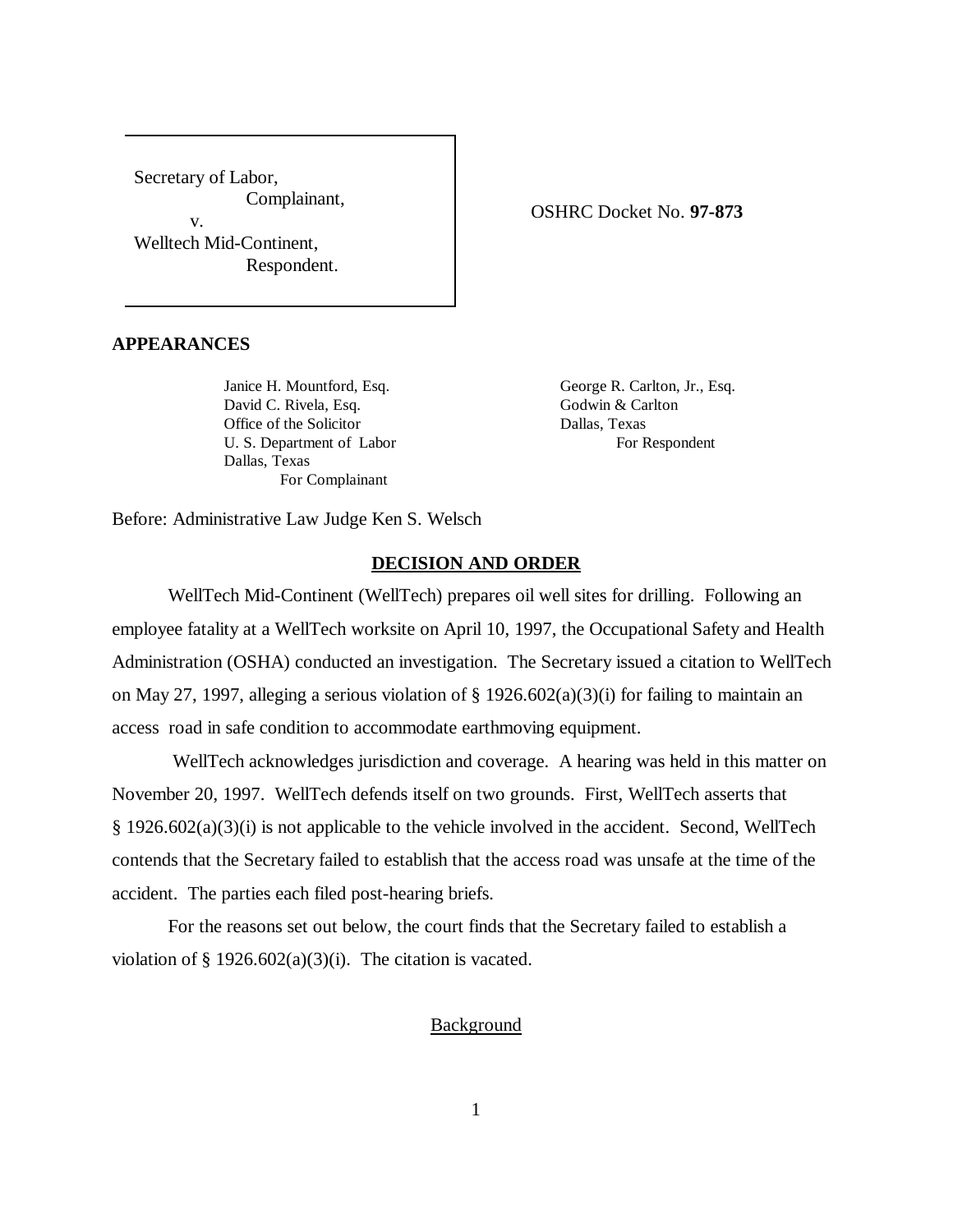On April 10, 1997, a crew from WellTech was preparing a new location for a drilling rig at the Cross Timbers lease site, located approximately 13½ miles to the west of Fairview, Oklahoma (Tr. 13, 38). WellTech was constructing an extension from an existing access road to the new drilling location (Tr. 98). The WellTech crew had been working on this project for approximately one week (Tr. 57).

The crew of seven WellTech employees was hauling rock from a quarry, known as Allied Gypsum, located south of Fairview to the Cross Timbers lease site (Tr. 10-11, 13, 34). The crew arrived at WellTech's yard at approximately 8:00 a.m. Four employees, John Farrand, Michael Farrand, Steven Meister, and Wayne Simons, operated semi-tractor rigs (identified at the hearing as "8687 Peterbuilt rigs" (Tr. 62)) with attached belly dump trailers which carried loads of rock to be used on the access road extension. Another driver was operating a semi-tractor rig with an attached low-boy trailer used to haul loaders and dozers (Tr. 10, 13). Roy Boehs was operating a grader and Lynn Dobbs was operating a bulldozer at the Cross Timbers site (Tr. 13-14, 49-51, 91-92).

In the early afternoon the crew began hauling rock from the quarry to the access road under construction. The crew dumped the rock on top of the section of new road. Dobbs then packed the rock down (Tr. 11). After dumping the load of rock the trucks would leave the construction site and return to the quarry to pick up another load of rock (Tr. 14-15). The trucks were spaced approximately 30 to 45 minutes apart from each other (Tr. 16, 63).

The Allied Gypsum quarry is located next to Highway 60, which the trucks traveled on for about two miles before turning off onto a county road with a rock surface. The trucks then turned left onto the lease, or access, road that is the subject of this proceeding (Tr. 36-37). The access road was approximately 12 feet wide over most of its length, accommodating one lane of traffic. It had a dirt and shale surface (Tr. 12, 36, 40, 52). The access road had "a couple of little curves in it," and then curved sharply to the right (Tr. 41). After passing the sharp curve, the vehicles traveled down a hill to a valley where an earthen dam was constructed and up another hill (Exhs. J-1 through J-4; Tr. 41-42, 76, 154, 244, 253-254). The earthen dam was bounded on the south by a pond and on the north by a creek. From the dam, the road climbed for approximately

2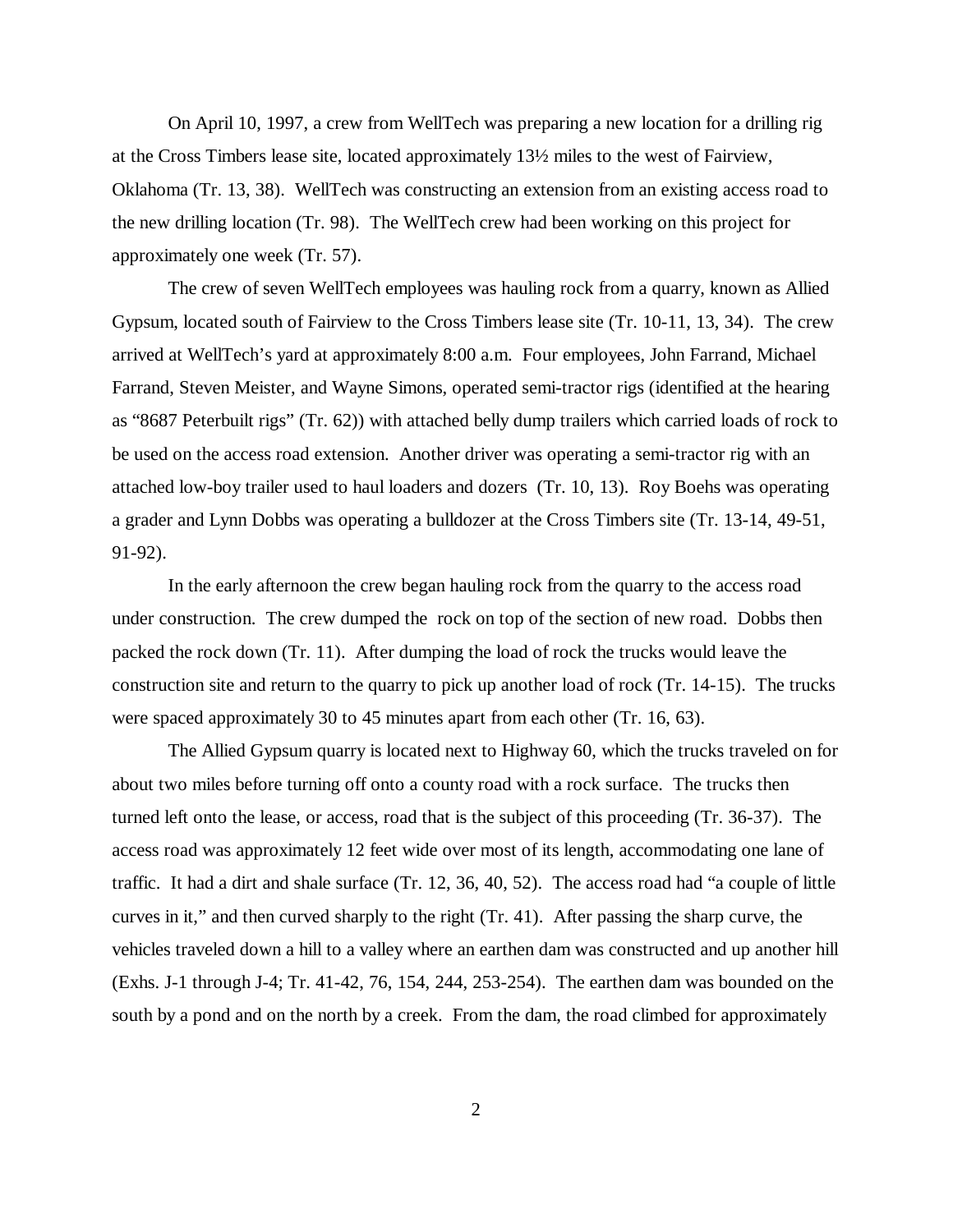$\frac{1}{2}$  mile to an existing well site. From that well site, the road went to the new road that WellTech was in the process of constructing (Tr. 244-245).

On April 10, 1997, the access road was muddy. It had been raining on and off during the previous week. The ground was saturated with water (Tr. 54, 174). It was sprinkling when the crew brought the first load of rock to the site on April 10, 1997 (Tr. 19). After the trucks dropped off the first load of rock it began to rain harder (Tr. 43-45). Mike Farrand went to Ray Boehs and asked him whether the crew should get another load because the weather conditions were worsening (Tr. 19). Boehs told Farrand to go to Fairview and to check with him later (Tr. 122). Boehs called WellTech supervisor Ronnie Trammel on the radio and asked him whether the crew should return for another load. Trammel said he would have to check with Dennis Dilbeck, a manager for WellTech's client who owned the lease, to see whether they should continue work. Trammel instructed Boehs to haul another load (Tr. 20, 122).

On the descent of the access road, before it reached the dam, was a terrace, "a small hump of dirt across the road" (Exhs. J-1, J-4; Tr. 28, 53-54). Dobbs had to push trucks through the water on the terrace with the bulldozer. The existing access road became slick as the rain continued (Tr. 49-58). To provide better traction, Boehs used the grader to blade over the tracks from the trucks that had used the hill (Tr. 116, 126).

John Farrand drove the last truck to descend the hill. He was on his way to the road extension and had not dumped his load of rock (Tr. 40). Just prior to Farrand's descent, Boehs bladed the road (Tr. 78, 135). After going down the grade, Farrand's tractor and belly dump trailer traveled off the road and overturned into the pond at the bottom of the slope (Tr. 61). John Farrand died as a result of the accident (Tr. 25).

### Alleged Violation of  $\S$  1926.602(a)(3)(i)

The Secretary alleges a serious violation of  $\S 1926.602(a)(3)(i)$ , which provides:

No employer shall move or cause to be moved construction equipment or vehicles upon any access roadway or grade unless the access roadway or grade is constructed and maintained to accommodate safely the movement of the equipment and materials involved.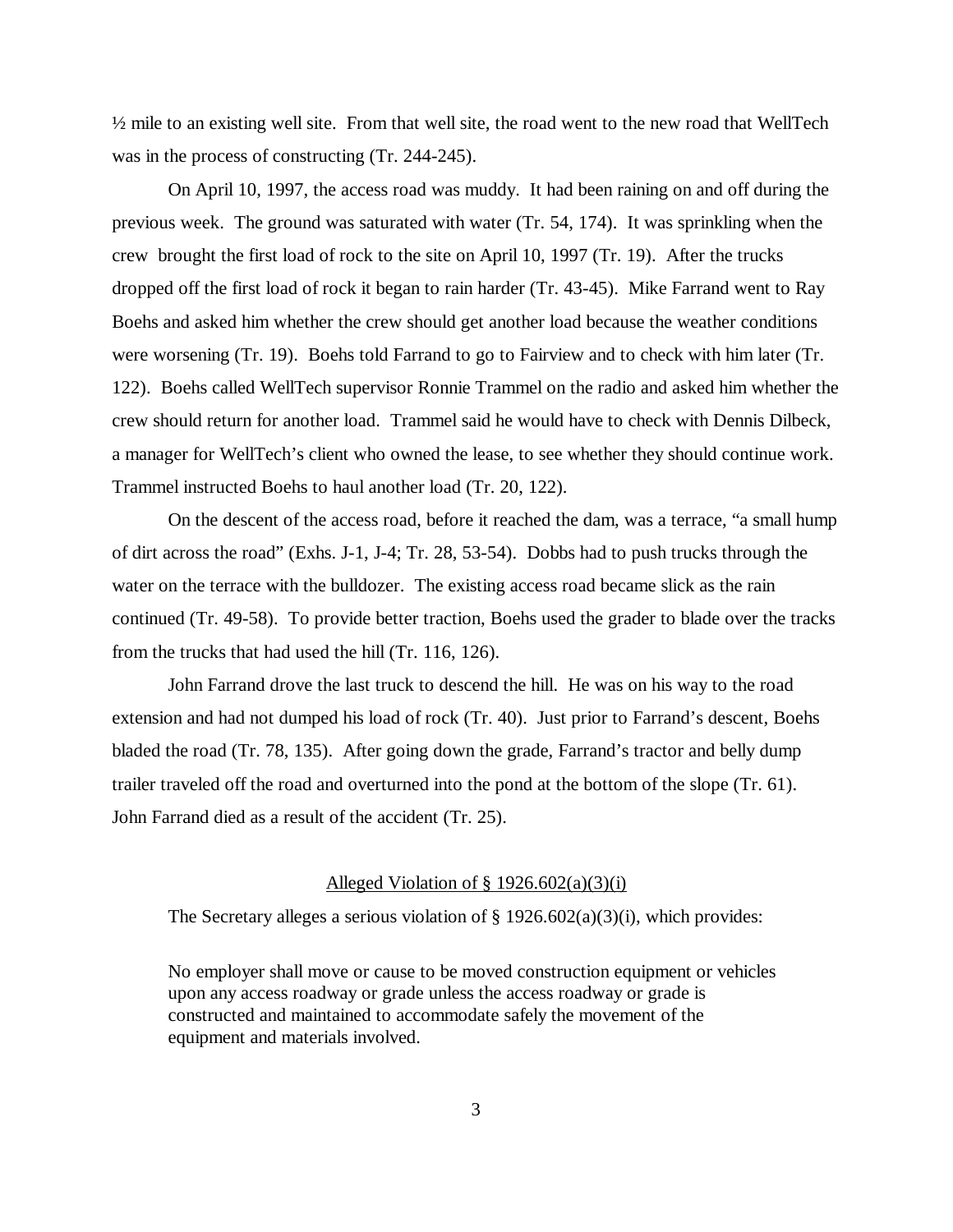The Secretary has the burden of proving her case by a preponderance of the evidence.

In order to establish a violation of an occupational safety or health standard, the Secretary has the burden of proving: (a) the applicability of the cited standard, (b) the employer's noncompliance with the standard's terms, (c) employee access to the violative conditions, and (d) the employer's actual or constructive knowledge of the violation (*i.e.,* the employer either knew or, with the exercise of reasonable diligence could have known, of the violative conditions).

*Atlantic Battery Co.,* 16 BNA OSHC 2131, 2138 (No. 90-1747, 1994).

#### Applicability of the Cited Standard

WellTech argues that § 1926.602(a)(3)(i) does not apply to the cited vehicles. In her citation, the Secretary singled out the "gravel hauling, and equipment hauling tractor trailers." No mention is made of the bulldozer and grader that WellTech employees operated at the site.

Section 1926.602 is entitled "Material handling equipment." Section 602(a), under which the Secretary cited WellTech, is captioned "Earthmoving equipment." Section 602(b) is captioned "Excavating and other equipment," and section 602(c) is captioned "Lifting and hauling equipment." Even though the Secretary emphasized the hauling functions of the trucks in the citation, she cited WellTech under the "earthmoving equipment" section.

Section 1926.602(a)(1) provides in pertinent part:

These rules apply to the following types of earthmoving equipment: scrapers, loaders, crawler or wheel tractors, bulldozers, off-highway trucks, graders, agricultural tractors, and similar equipment.

WellTech argues that the Peterbuilt trucks are not covered by this standard. The Secretary argues that the trucks are "off-highway trucks" within the meaning of the standard. No definition of "off-highway trucks" appears in the standard. Section 1926.601(a), which WellTech argues is the applicable standard to the Peterbuilt vehicles, provides:

Motor vehicles as covered by this part are those vehicles that operate within an off-highway jobsite, not open to public traffic. The requirements of this section do not apply to equipment for which rules are prescribed in § 1926.602.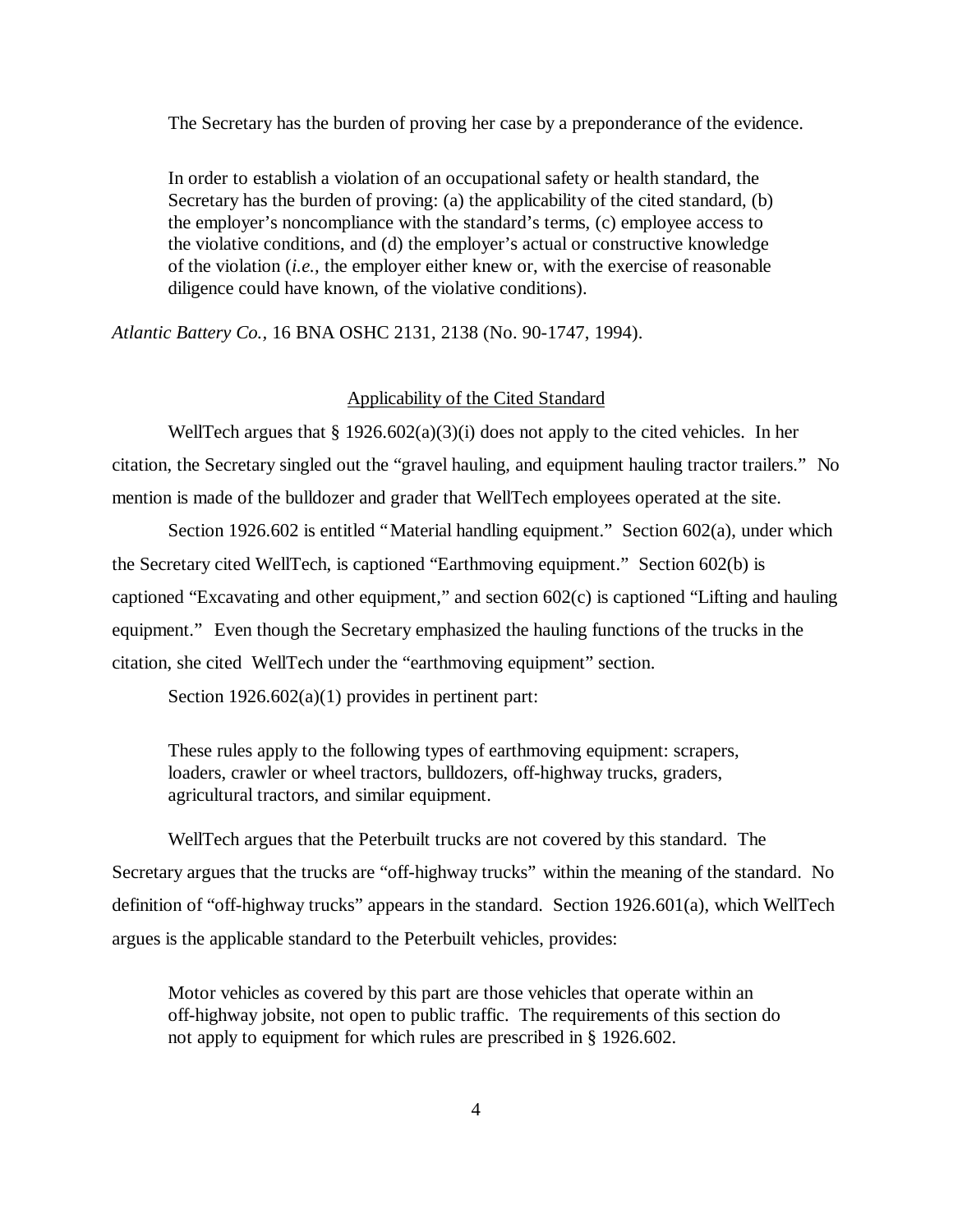The Review Commission explored the somewhat confusing relationship between the coverage sections of §§ 1926.601 and 1926.602 in *Gerard Leone & Sons, Inc.,* 9 BNA OSHC 1819 (No. 76-4105, 1981). The issue was whether § 1926.601(b) applied to dump trucks not equipped with certain safety devices. The respondent argued that § 1926.601 did not apply because the dump trucks were being operated on a highway open to public traffic, and the standard is limited to vehicles being operated on off-highway jobsites. The Review Commission rejected this approach, finding that "the coverage provision at section 1926.601(a) limits the standards' applicability by vehicle and not by location." *Id.* at 1820. The Review Commission found "that the standard applies to trucks that operate off highway even if they do not operate exclusively off highway, regardless of where they are generally operated or where they are operated at a particular time." *Id.* 

The Commission brought § 1926.602, the standard at issue in the instant case, into its discussion of the coverage of § 1926.601:

The first sentence of subsection 601(a) expressly applies to "those vehicles that operate off highway," while the second sentence specifically excludes "equipment for which rules are prescribed in section 1926.602." Section 1926.602, entitled "Material Handling Equipment," applies to, among other things, *trucks operated exclusively off highway.* This indicates that trucks that operate exclusively offhighway are not covered by section 1926.601. It follows, therefore, that section 1926.601 applies to trucks that operate both on and off highway.

### *Id.* (emphasis added).

WellTech's drivers drove the Peterbuilt trucks two miles on Highway 60 on the way from the quarry to the new road site and two miles back. Michael Farrand testified that the Peterbuilt trucks "were mainly just used out in the oil fields" (Tr. 10). He referred to his truck as "an oilfield issue" (Tr. 26) and stated that "99 per cent of the time [the trucks] are used out on the dirt roads, and the lease roads." The trucks "had been beefed up substantially for the oil field with bigger tires and that sort of thing" (Tr. 27). Farrand conceded, however, that WellTech's drivers drove the trucks on the highway, and that there was no reason that they could not be driven on the highway (T. 27).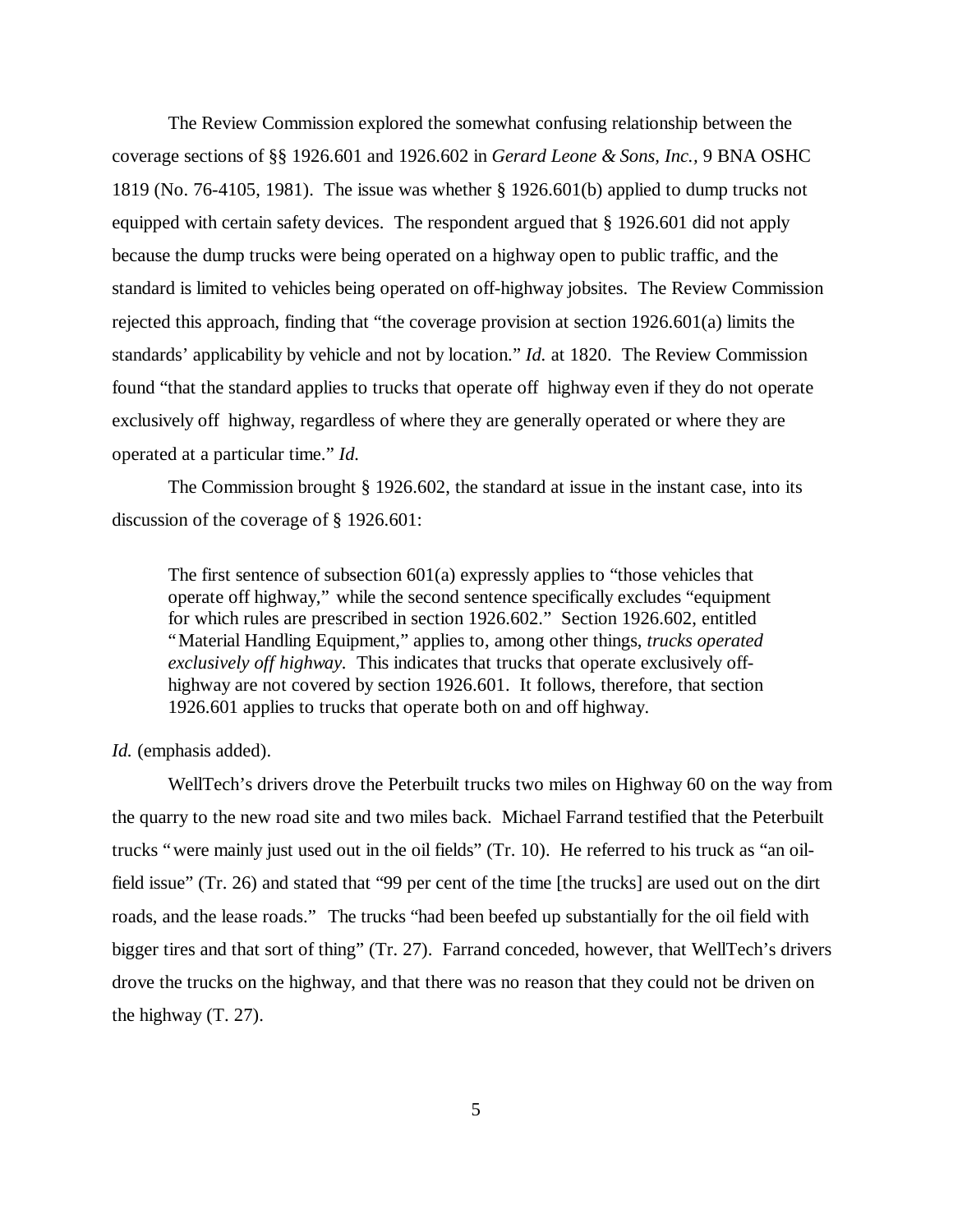Compliance officer George McCown investigated the accident for OSHA. He stated that the Peterbuilt trucks "are normally used both on and off the road. You can see them on the road hauling earthen materials to a job site over a highway.... They make a good combination of onroad, off-road vehicles for hauling materials (Tr. 242-243).

The record establishes that the Peterbuilt trucks were not used exclusively for off-highway work. Although they were modified for oil-field work, the trucks were used on the highway. The Secretary cites several cases in which  $\S 1926.602(a)(3)$  was applied to vehicles similar to Peterbuilt trucks (Secretary's brief, p. 9). A review of these cases reveals that the applicability of the standard to the cited vehicles was not raised as an issue by the respondents.

The Secretary asserts that if the Peterbuilt trucks do not meet the requirements of "offhighway trucks," they meet the requirements of the "and similar equipment" category tacked on to the end of the standard. The Secretary offers no reasonable explanation as to why the Peterbuilt trucks should be considered equipment similar to the earthmoving equipment specifically identified in the standard. It would be illogical for the standard to limit trucks to "offhighway" and then to allow combination "on-road, off-road" trucks to come in under the "similar equipment" umbrella.

The Secretary has failed to establish that  $\S 1926.602(a)(3)(i)$  applies to the Peterbuilt trucks.

### Noncompliance with  $\S 1926.602(a)(3)(i)$

Even if it were determined that the cited standard applies, the Secretary failed to establish that WellTech was in noncompliance. It is the Secretary's burden to prove that WellTech failed to construct and maintain the access road "to accommodate safely the movement of" the Peterbuilt trucks. The record shows that the access road became muddy and slick as the rainfall increased. This alone does not establish the Secretary's case. Any road becomes slicker when rained upon. Some evidence of the degree of slickness is necessary to prove that a hazard existed. The witnesses whose testimony tended to support the Secretary's theory that the road was unsafe were on the whole less credible than the witnesses who considered the road to be safe.

Harold Dobbs drove the bulldozer. Dobbs testified that the road was "boggy" and that several of the trucks became stuck in the mud after they dumped their loads. Dobbs pushed the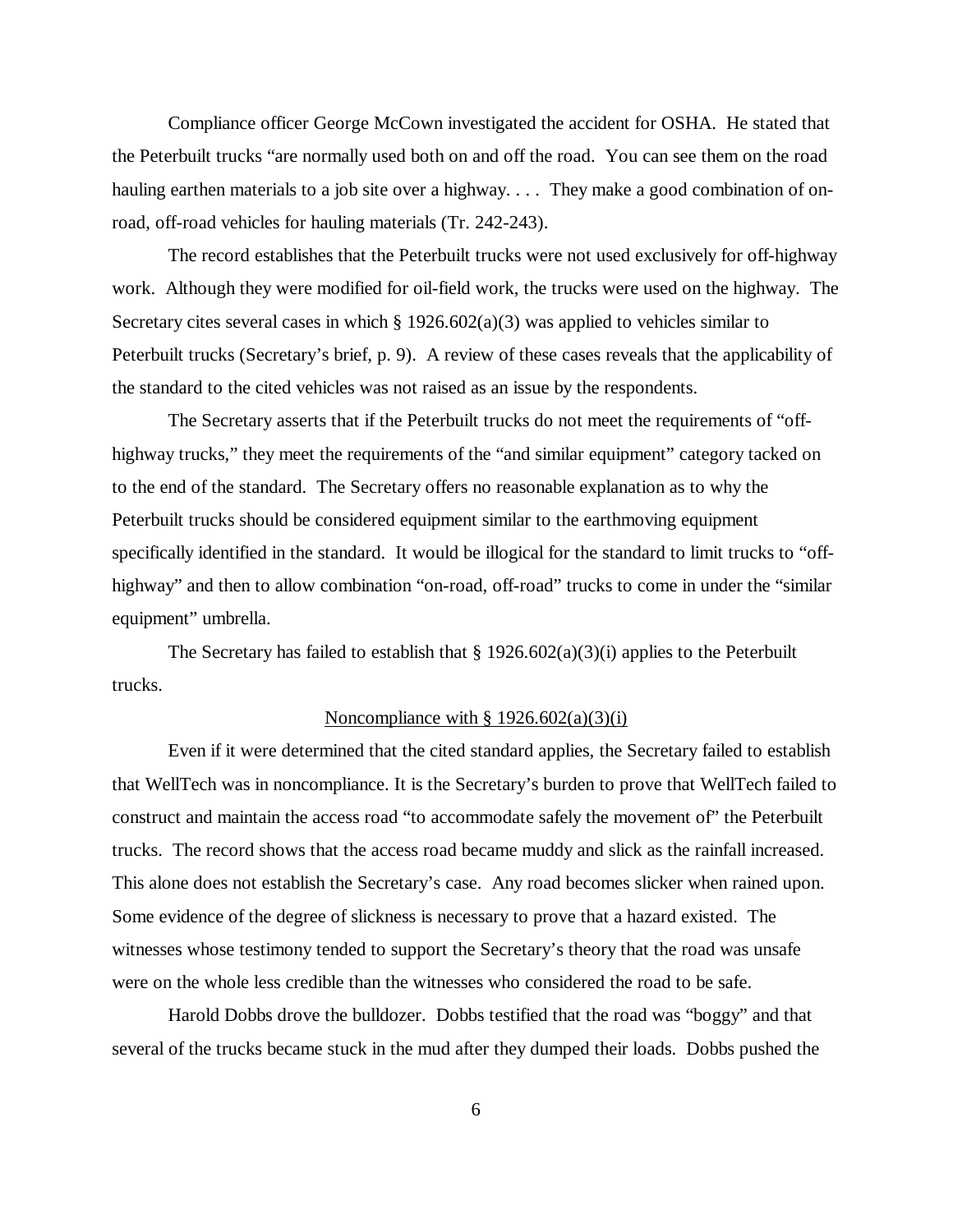trucks out with the bulldozer (Tr. 49-50). Dobbs described the road as being "in fairly good shape when we started" (Tr 53). Dobbs believed that the access road "was holding up good except for the terrace part" (Tr. 56). The access road "was in good repair but it was slick" (Tr. 75).

Dodds stated that he and Boehs discussed shutting down the jobsite, but he explained that the condition of the access road was not the reason for the discussion. Dobbs wanted to shut down the site because the crew was unable to do its job of preparing the new location (Tr.59):

[T]he reason we were wanting to shut down was because of the road that we were constructing was--we weren't doing any good. It was making things worse instead of better. That's why we discussed shutting down.

The road that the WellTech crew was constructing had a dirt base over which the crew was dumping rocks. The dirt was washing away in the rain. Dobbs explained (Tr. 87):

Well, when Roy [Boehs] and I discussed shutting down, it wasn't because we thought it was getting unsafe. We just thought we weren't accomplishing anything because of the rain.

Ray Boehs drove the grader the day of the accident. Boehs believed the access road was in "good, safe condition" that day (Tr. 136). He testified that he bladed the road six to eight times that day, and four or five times after 1:00 p.m. (Tr. 107-108). He observed some of the trucks getting stuck in the mud (Tr. 105). Boehs did not consider this to be dangerous; if a driver got his truck stuck Dobbs "just gave him a push with the dozer" (Tr. 130).

Boehs testified about the dam area of the road where the accident occurred. The road narrowed at that point. Boehs stated that where the road crosses over the dam, "there are no shoulders or anything on it. If a truck goes off towards the side of it, it's steep enough that it's going to turn over." Boehs bladed this part of the road repeatedly (Tr. 118).

Steven Meister was driving one of the Peterbuilt trucks on April 10. Meister stated that "the road conditions had gotten slick" and that the trucks "could lose traction" (Tr. 142). Overall, Meister's testimony was vague and evasive. He peppered his testimony with qualifiers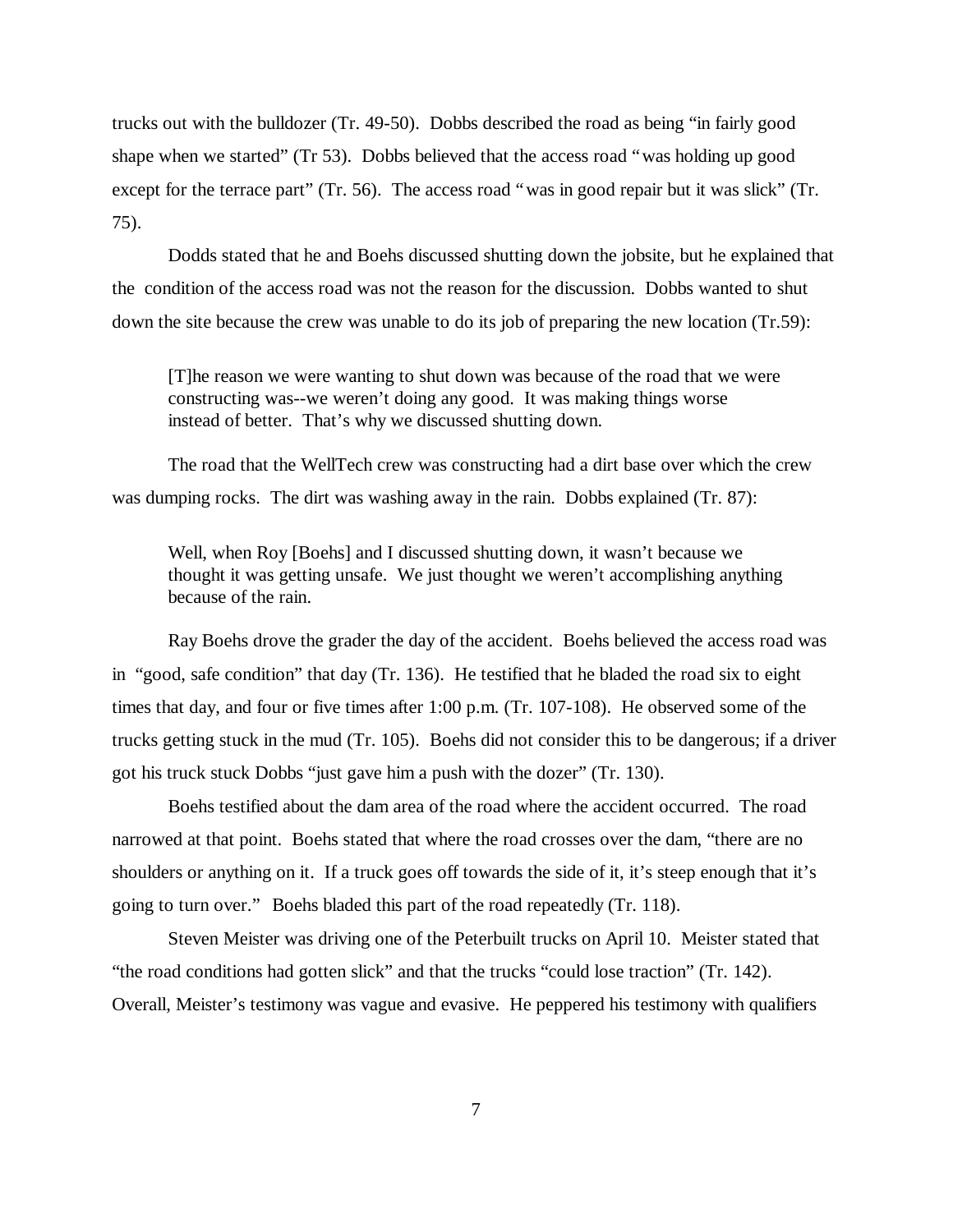such as "I believe," "maybe," "probably," and "I suppose;" and he answered "I don't know" or "I don't recall" to a number of pertinent questions (See generally Tr. 158-160).

David White is the Oklahoma Highway Patrol Officer who was called to the accident site. The estimates of the amount of time that elapsed between Farrand's accident and White's arrival at the scene varied from 45 minutes to 2 hours (Tr. 189, 202-204). In that time, emergency rescue vehicles had converged at the site and Farrand's body had been removed from the truck in the pond. The rain had increased in intensity. White conceded that the road was not in the same condition it had been at the time of the accident (Tr. 189). When White arrived at the site, he found the access road to be muddy, slick, and slippery (Tr. 184).

White made no physical examination of the road other than to look at it. He did not drive on it or perform a "coefficient of friction" test, a test that could help quantify the degree of slickness (Tr. 187). White could not state how slick the road was at the time of the accident (Tr. 188).

White estimated that John Farrand had been driving approximately 40 m.p.h. at the time his truck went off the road (Tr. 201). In his accident report, White determined the cause of the accident to be that Farrand was driving "an unsafe speed for muddy roads" (Tr. 182).

Michael Farrand was driving one of the Peterbuilt trucks the day of the accident. He was the brother of the deceased, John Farrand. Michael Farrand testified that on the afternoon of April 10, at the time he was hauling his second load, the road "was to the point where it was getting slick" (Tr. 16). Farrand stated that as he was descending the slope of the access road and then ascending it on the other side of the dam, the trailer and the back of his truck were "slipping a little bit" from side to side, and the wheels were spinning (Tr. 17). Michael Farrand's testimony went farthest of the employee witnesses in describing the road conditions as unsafe on the day of the accident. At the time of the hearing, Michael Farrand was a plaintiff in civil litigation arising from his brother's death.

Of the witnesses who observed the road conditions immediately before and after the accident, Dobbs and Boehs were the most credible. Unlike Michael Farrand, they had no pecuniary interest in the outcome of any proceeding related to John Farrand's accident. And unlike the testimony of Meister, their testimony was detailed, specific, and direct. According to

8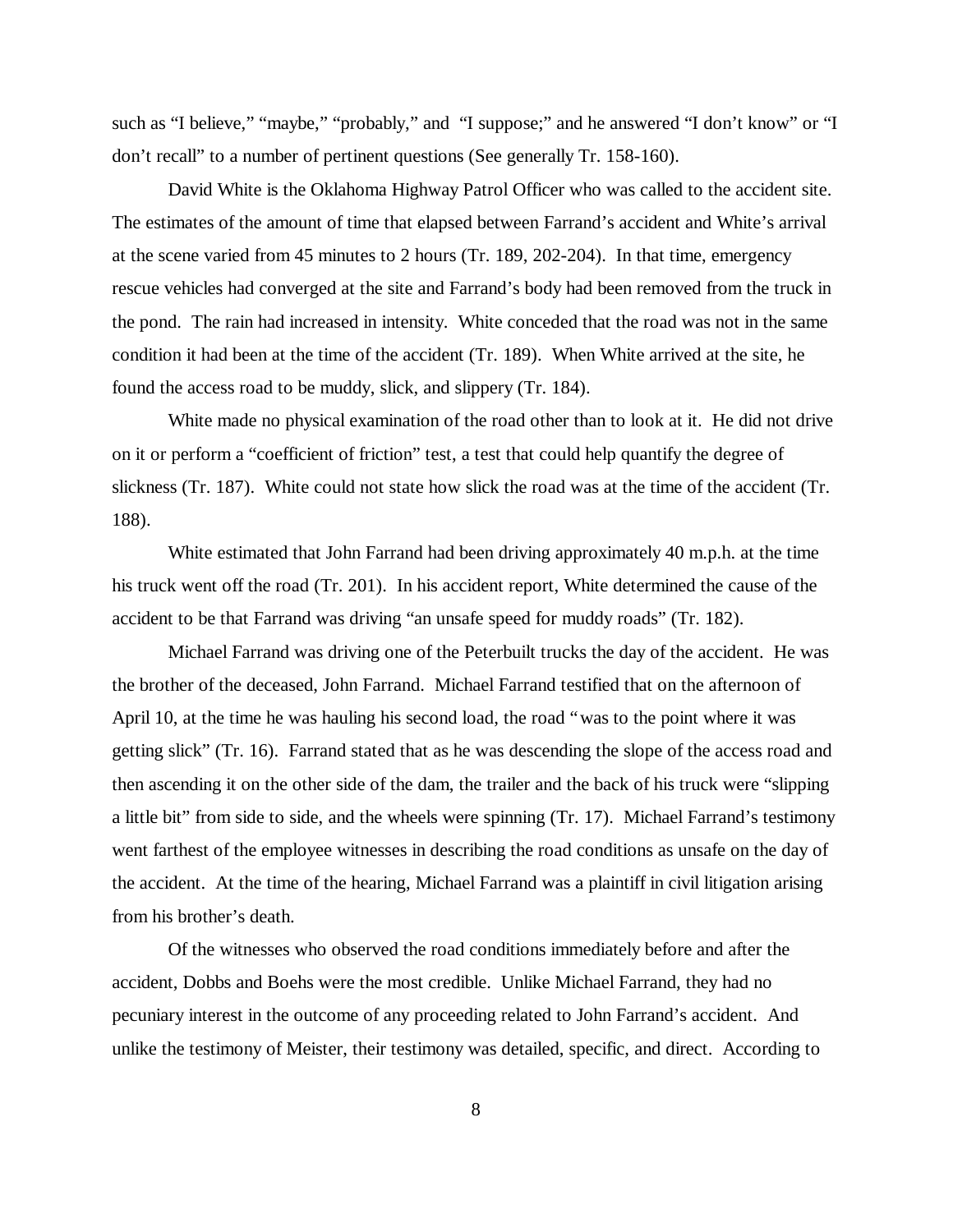their descriptions of the access road at the time of the accident, it was slick but not hazardous. Boehs was concerned about the area of the road that crossed the dam, so he bladed it several times during the afternoon. Dobbs and Boehs did not consider trucks getting stuck in the mud to be anything unusual when working on a dirt road in rainy weather.

Officer White was a credible witness but he had little to contribute to the information regarding the condition of the road at the time of the accident. He arrived at the scene after the accident and after the condition of the road was changed substantially by the arrival of the emergency vehicles and the continuing rain. White concluded that the cause of the accident was John Farrand's excessive speed on a muddy road.

Compliance officer George McCown could also offer little information regarding the road's condition. McCown disputed White's estimate of Farrand's speed at the time of the accident, but he based his opinion on photographs of the scene taken a day after the accident which, the parties agreed, did not show anything other than the layout of the area at issue (Tr. 46-47, 279). McCown could offer no quantifiable evidence of the degree of slickness of the road (Tr. 310-312).

The Secretary has failed to establish that WellTech did not maintain the access road "to accommodate safely the movement" of the Peterbuilt trucks. The citation is vacated.

### FINDINGS OF FACT AND CONCLUSIONS OF LAW

The foregoing decision constitutes the findings of fact and conclusions of law in accordance with Federal Rule of Civil Procedure 52(a).

### ORDER

Based upon the foregoing decision, it is hereby ORDERED that:

Item 1 of Citation No.1, alleging a serious violation of  $\S 1926.602(a)(3)(i)$  is vacated and no penalty is assessed.

> KEN S. WELSCH Judge